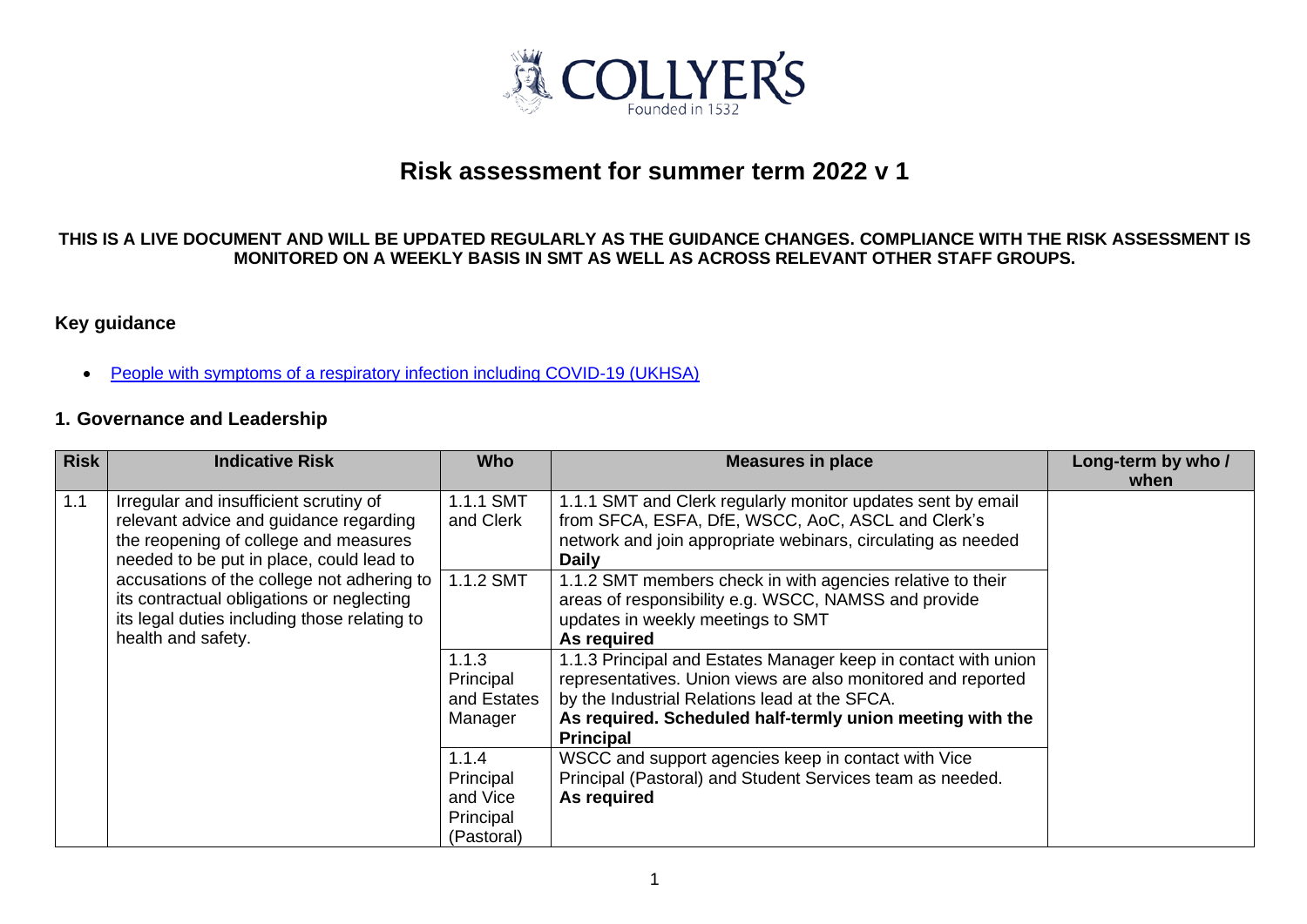| <b>Risk</b> | <b>Indicative Risk</b>                       | <b>Who</b>      | <b>Measures in place</b>                                      | Long-term by who / |
|-------------|----------------------------------------------|-----------------|---------------------------------------------------------------|--------------------|
|             |                                              |                 |                                                               | when               |
| 1.2         | Slow decision making and poor                | 1.2.1 SMT       | 1.2.1 SMT send regular messages to governors and all other    |                    |
|             | communication with stakeholders could        |                 | stakeholders, where relevant, to update on the college COVID- |                    |
|             | lead to confusion and inconsistency of       |                 | 19 response situation. Messages are sent by email and posted  |                    |
|             | practice, students would receive             |                 | on the college website and SharePoint. Social media is used   |                    |
|             | inadequate teaching and support staff        |                 | as and when appropriate.                                      |                    |
|             | areas would not be able to meet their        |                 | As required                                                   |                    |
|             | service levels. Governors would not be       | 1.2.2 SMT       | 1.2.2 SMT keep in regular contact and have shared mobile      |                    |
|             | able to carry out their role sufficiently.   |                 | phone numbers and WhatsApp group.                             |                    |
|             | Government requirements would not be         |                 | As required                                                   |                    |
|             | met leading to complaint and reputational    | 1.2.3 All       | 1.2.4 All managers check in with their line reports to ensure |                    |
|             | damage.                                      | college         | service levels are being met and if not, report this to the   |                    |
|             |                                              | managers        | appropriate SMT member. Subject areas will use Teams for      |                    |
|             |                                              |                 | teaching if students are absent due to COVID-19 as well as    |                    |
|             |                                              |                 | inter-departmental communication.                             |                    |
|             |                                              |                 | At least fortnightly                                          |                    |
| 1.3         | No mechanism for accounting for              | 1.3.1           | 1.3.1 Finance Team keep finance records for all expenditure   |                    |
|             | increased costs and losses due to Covid-     | Finance         | and Finance Director keeps a record in a specific ledger of   |                    |
|             | 19 could lead to the budget forecast         | Team and        | additional expenditure and short- and long-term potential     |                    |
|             | being over optimistic and the college        | Finance         | losses. Cost of testing implementation will be supported by   |                    |
|             | being in deficit by the end of the financial | <b>Director</b> | government. Enhanced alert and protections are in place for   |                    |
|             | year.                                        |                 | heightened risk of external fraud during pandemic.            |                    |
|             |                                              |                 | Ongoing                                                       |                    |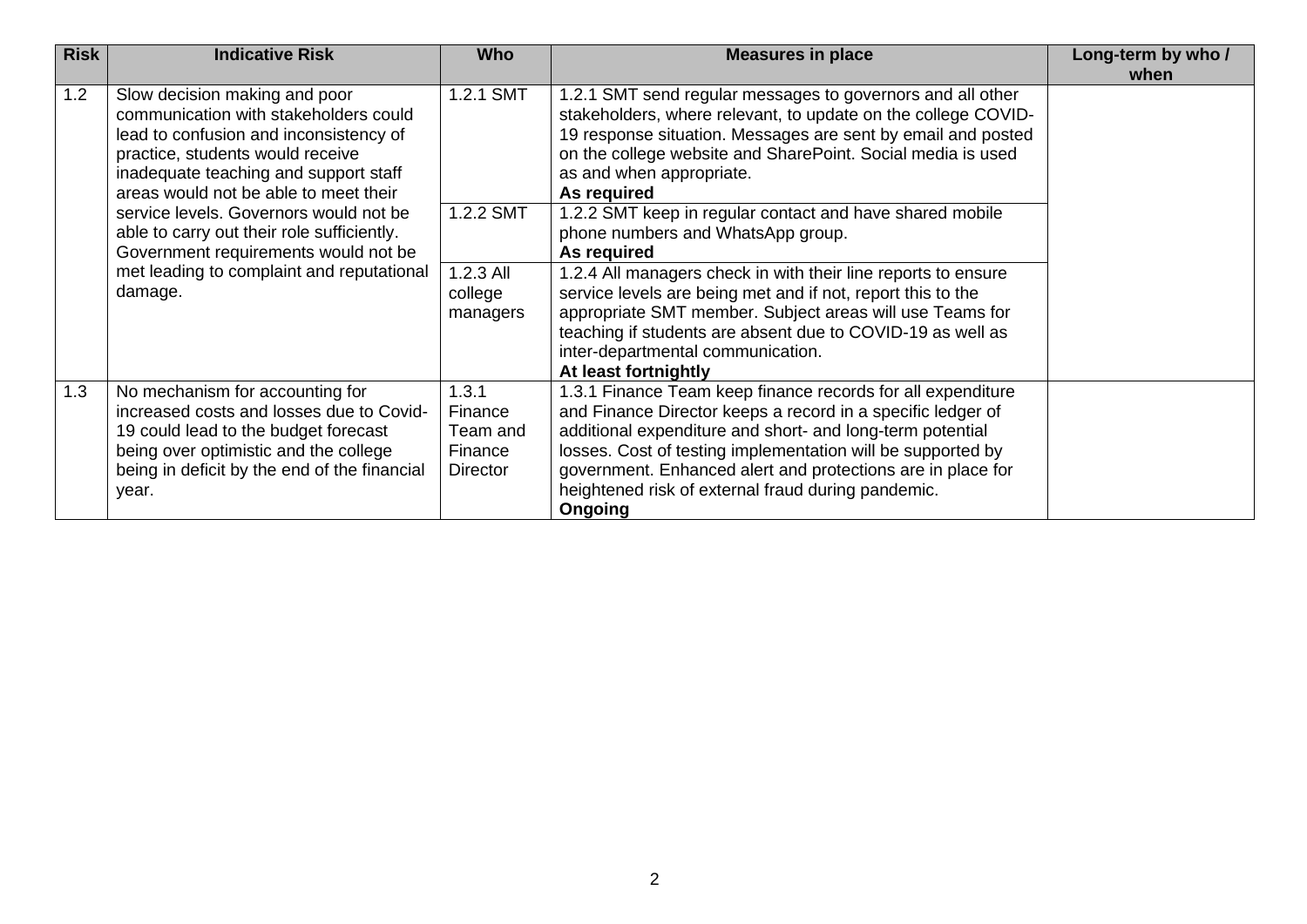### **2. Learners and learning**

| <b>Risk</b> | <b>Indicative Risk</b>                                                                                                                                                                                                                                         | <b>Who</b>                                                                                                | <b>Measures in place</b>                                                                                                                                                                                                                        | Long-term by who / when                                                                                                                                                                                                                                                               |
|-------------|----------------------------------------------------------------------------------------------------------------------------------------------------------------------------------------------------------------------------------------------------------------|-----------------------------------------------------------------------------------------------------------|-------------------------------------------------------------------------------------------------------------------------------------------------------------------------------------------------------------------------------------------------|---------------------------------------------------------------------------------------------------------------------------------------------------------------------------------------------------------------------------------------------------------------------------------------|
| 2.1         | Insufficient planning regarding the<br>number of teachers and students on<br>site and the model of learning and<br>support will not fulfil government<br>requirements but will increase staff<br>and student exposure to COVID-19.                             | 2.1.1 Vice Principal<br>(Curriculum) and<br><b>Directors of Faculty</b>                                   | 2.1.1 All students will attend all lessons onsite<br>on a full timetable.                                                                                                                                                                       | Collyer's Online, comprising Teams<br>for virtual classrooms, SharePoint<br>for resources, video content and<br>interactive activities will set us in<br>good stead in case of any further<br>lockdowns caused by local<br>hotspots.<br><b>Vice Principal (Curriculum)</b><br>Ongoing |
| 2.2         | Insufficient planning for the likely<br>additional and/or enhanced well-<br>being /pastoral support needs and<br>identification of resources required<br>could lead to an increase in student<br>stress and anxiety and have a<br>negative impact on learning. | 2.2.1 Vice Principal<br>(Pastoral), Student<br>Services and Study<br>Support and<br><b>Wellbeing Team</b> | 2.2.1 Vice Principal (Pastoral) has planned for<br>enhanced support for learners through our<br>wellbeing activities.                                                                                                                           | WSCC, HDC and local schools are<br>collaborating on enhanced mental<br>health support for local students.<br><b>Vice Principal (Pastoral)</b><br>Ongoing                                                                                                                              |
| 2.3         | Insufficient support available for<br>vulnerable and/or disadvantaged<br>students creates inequality of<br>provision.                                                                                                                                          | 2.3.1 Vice Principal<br>(Pastoral), Student<br>Services and Study<br>Support and<br><b>Wellbeing Team</b> | 2.3.1 Study Support department will monitor<br>case by case any enhanced SEND needs.                                                                                                                                                            | See 2.2                                                                                                                                                                                                                                                                               |
| 2.4         | Expectations of student compliance<br>regarding behaviour are not<br>communicated well and not<br>monitored.                                                                                                                                                   | 2.4.1 Vice Principal<br>(Pastoral)<br>2.4.2 Estates<br>Manager and SMT                                    | 2.4.1 Vice Principal (Pastoral) has updated<br>Code of Conduct and ensures regular<br>communications are given to students through<br>the tutorial programme and bulletin.<br>2.4.2 Security staff support and encourage<br>student compliance. |                                                                                                                                                                                                                                                                                       |
| 2.5         | Students are not given appropriate<br>advice about travel to and from<br>college, including the use of public<br>transport.                                                                                                                                    | 2.5.1 Principal                                                                                           | 2.5.1 Learners have been given clear guidance<br>regarding use of public transport to travel to and<br>from college drawing on latest government<br>information.                                                                                | Applications continue to be stronger<br>than last year with further growth for<br>the college indicating that any<br>concerns about public transport<br>were minimal.<br><b>Deputy Principal</b><br>Ongoing                                                                           |
| 2.6         | Students who are unable to come to<br>college are not well supported.                                                                                                                                                                                          | 2.6.1 Vice Principal<br>(Curriculum) and<br><b>Directors of Faculty</b>                                   | 2.6.1 Collyer's Online has developed rapidly and<br>staff have supported one another through                                                                                                                                                    |                                                                                                                                                                                                                                                                                       |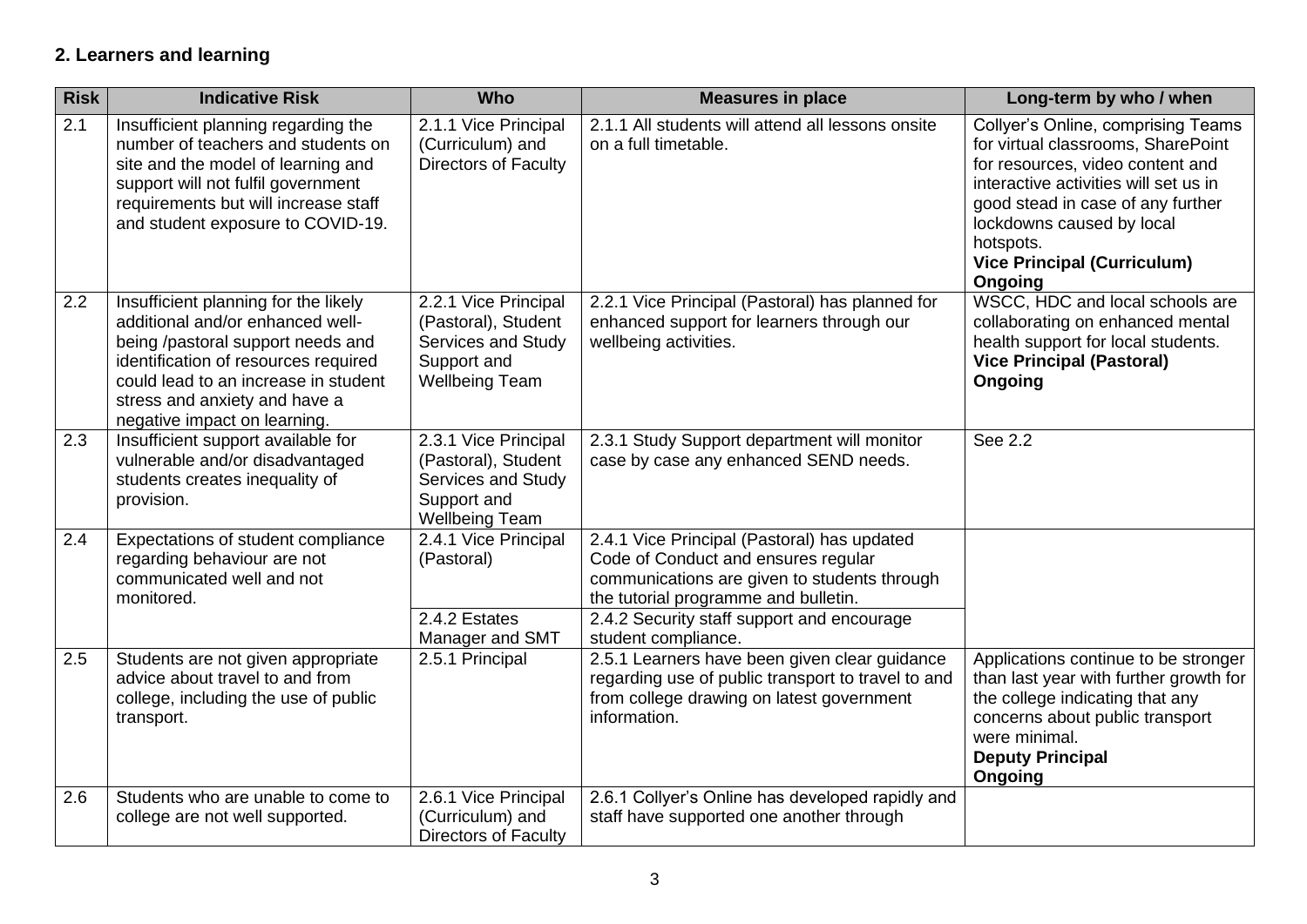| <b>Risk</b> | <b>Indicative Risk</b>                                                                                                                                                                                                               | <b>Who</b>                                                              | <b>Measures in place</b>                                                                                                                                                                                                                                                                                                                                                                                                                            | Long-term by who / when                                                                                                                                                                                           |
|-------------|--------------------------------------------------------------------------------------------------------------------------------------------------------------------------------------------------------------------------------------|-------------------------------------------------------------------------|-----------------------------------------------------------------------------------------------------------------------------------------------------------------------------------------------------------------------------------------------------------------------------------------------------------------------------------------------------------------------------------------------------------------------------------------------------|-------------------------------------------------------------------------------------------------------------------------------------------------------------------------------------------------------------------|
|             |                                                                                                                                                                                                                                      |                                                                         | INSET sessions to develop a consistent and<br>high-quality distance learning offer.                                                                                                                                                                                                                                                                                                                                                                 |                                                                                                                                                                                                                   |
| 2.7         | The college does not follow<br>government policy regarding testing<br>of learners for coronavirus and has<br>no system in place for reporting<br>positive tests or dealing with staff and<br>students exhibiting symptoms on site    | 2.7.1 Principal and<br><b>Estates Manager</b>                           | 2.7.1 We will follow the latest public health<br>guidance provided by the government and/or<br>WSCC on implementing control measures,<br>updating risk assessments and monitoring that<br>controls are effective.                                                                                                                                                                                                                                   | A further spike in instances of<br>COVID-19 - nationally or locally -<br>could force a further period of<br>college closure or tighter<br>restrictions under contingency<br>plans.<br><b>Principal</b><br>Ongoing |
| 2.8         | The college does not anticipate or<br>plan for upcoming updates from<br>Ofqual / DfE on the approach to<br>awarding grades this summer and<br>poor communication with students<br>and parents leads to dissatisfaction<br>or appeals | 2.8.1 Vice Principal<br>(Curriculum) and<br><b>Directors of Faculty</b> | 2.8.1 Vice Principal (Curriculum) monitors<br>updates from Ofqual, DfE, AoC and SFCA daily<br>and reports to SMT weekly. Consultation takes<br>place with Curriculum Directorate and<br>Curriculum Committee. Decisions taken on<br>processes are communicated to all stakeholders<br>via email and updates hosted on the college<br>website. Plans for assessment in Summer 2022<br>have already been circulated and updated as<br>and when needed | We will carefully monitor for any<br>further announcements about<br>grading for Summer 2022<br><b>Vice Principal</b><br>Ongoing                                                                                   |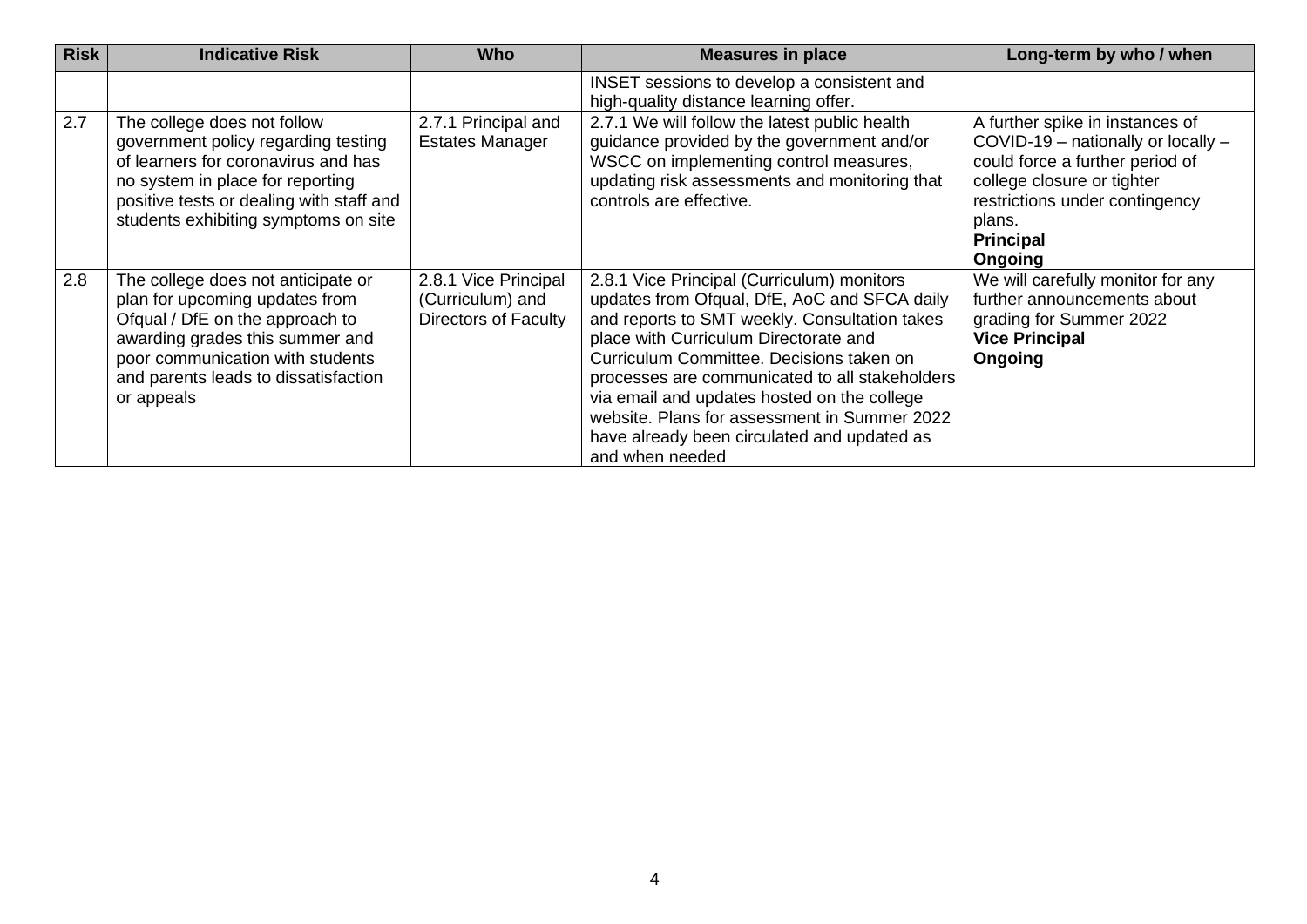# **3. Safety**

| <b>Risk</b> | <b>Indicative Risk</b>                                                                                                                                                                                                | <b>Who</b>                                                                                                                                               | <b>Measures in place</b>                                                                                                                                                                                                                                                                                                                                                                                                                                                                                                                                                                                                                                           | Long-term by who / when                                                                                                                                                                                                                                          |
|-------------|-----------------------------------------------------------------------------------------------------------------------------------------------------------------------------------------------------------------------|----------------------------------------------------------------------------------------------------------------------------------------------------------|--------------------------------------------------------------------------------------------------------------------------------------------------------------------------------------------------------------------------------------------------------------------------------------------------------------------------------------------------------------------------------------------------------------------------------------------------------------------------------------------------------------------------------------------------------------------------------------------------------------------------------------------------------------------|------------------------------------------------------------------------------------------------------------------------------------------------------------------------------------------------------------------------------------------------------------------|
| 3.1         | College managers do not pay<br>attention to enhanced hygiene<br>care and limiting movement<br>around the site to ensure a<br>healthy environment and<br>minimise risks to staff and<br>students and their exposure to | 3.1.1 SMT and Estates<br>Manager, include other<br>staff members as<br>appropriate e.g. Library,<br>Refectory, Study<br>Support, PA to the<br>Principal. | 3.1.1 All classrooms have cleaning materials and<br>students clean their own tabletops and contact<br>points at the end of each lesson.                                                                                                                                                                                                                                                                                                                                                                                                                                                                                                                            | Long term the college will incur<br>additional costs relating to<br>cleaning, hygiene products,<br>PPE, security etc and the<br>delivery of the college's daily<br>activities could be curtailed or<br>become inefficient.<br><b>Finance Director</b><br>Ongoing |
| Covid-19.   |                                                                                                                                                                                                                       | 3.1.3 Directors of<br>Faculty and teachers<br>with support from<br>estates team                                                                          | 3.1.3 We already use rooms with good ventilation<br>and have implemented the new $CO2$ monitors<br>provided by the Government. All rooms, including<br>toilet facilities, can utilise air-conditioning as well as<br>ensuring good airflow.                                                                                                                                                                                                                                                                                                                                                                                                                        |                                                                                                                                                                                                                                                                  |
|             |                                                                                                                                                                                                                       | 3.1.4 Estates Manager                                                                                                                                    | 3.1.4 We introduced enhanced cleaning schedules<br>and procedures, including hand sanitisers and<br>antiseptic wipes in offices and identified classrooms<br>and regular emptying of bins. A hand-cleaning point<br>will also be provided at the entrance to each main<br>building and hand sanitisers provided in every<br>classroom. Students are encouraged to carry with<br>them their own personal hand sanitiser as well.<br>Cleaning team leader audits supplies regularly and<br>managers across college report requirements via<br>Estates database. H & S Committee review safety<br>arrangements in each meeting and SMT review<br>Covid safety weekly. |                                                                                                                                                                                                                                                                  |
|             |                                                                                                                                                                                                                       | 3.1.5 Estates Manager                                                                                                                                    | 3.1.5 Enhanced PPE available in First Aid kits and<br>updated First Aid Guidance following government<br>advice.                                                                                                                                                                                                                                                                                                                                                                                                                                                                                                                                                   |                                                                                                                                                                                                                                                                  |
|             |                                                                                                                                                                                                                       | 3.1.6 Estates Manager                                                                                                                                    | 3.1.6 Face masks are not required of students, staff<br>and visitors anywhere on the campus. Individuals<br>who prefer to wear face masks will be fully<br>supported to do so.                                                                                                                                                                                                                                                                                                                                                                                                                                                                                     |                                                                                                                                                                                                                                                                  |
|             |                                                                                                                                                                                                                       | 3.1.7 Estates Manager                                                                                                                                    | 3.1.7 Appropriate messaging about regular hand<br>washing during time spent on site and use of hand<br>sanitisers when entering the building has been<br>placed around the site                                                                                                                                                                                                                                                                                                                                                                                                                                                                                    |                                                                                                                                                                                                                                                                  |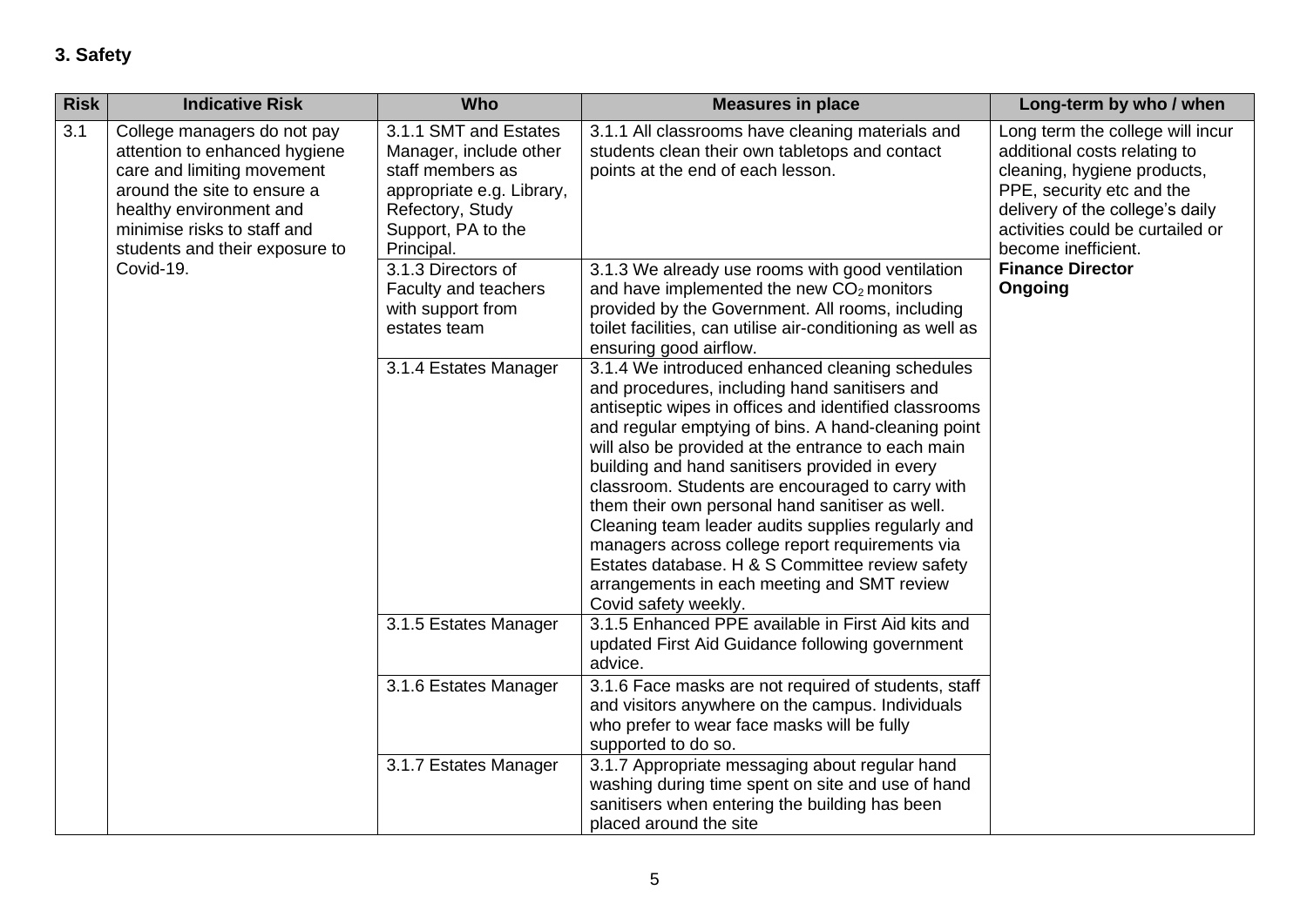| <b>Risk</b> | <b>Indicative Risk</b> | <b>Who</b>              | <b>Measures in place</b>                             | Long-term by who / when |
|-------------|------------------------|-------------------------|------------------------------------------------------|-------------------------|
|             |                        | 3.1.8 Finance Director  | 3.1.8 We have checked that all suppliers,            |                         |
|             |                        | and Estates Manager     | contractors and subcontractors are compliant with    |                         |
|             |                        |                         | hygiene processes.                                   |                         |
|             |                        | 3.1.9 Estates Manager   | 3.1.9 Latest government guidance will be followed if |                         |
|             |                        |                         | a member of the college community falls ill.         |                         |
|             |                        | 3.1.10 Principal and PA | 3.1.10 Reception will be open as usual with          |                         |
|             |                        | to the Principal        | mitigations in place such as a plastic screen and    |                         |
|             |                        |                         | hand washing materials.                              |                         |
|             |                        | 3.1.11 Principal and HR | 3.1.11 Staff will be advised that those with         |                         |
|             |                        | Manager                 | particular characteristics who feel they may be at   |                         |
|             |                        |                         | comparatively increased risk from coronavirus can    |                         |
|             |                        |                         | raise concerns with their line manager or HR in the  |                         |
|             |                        |                         | first instance.                                      |                         |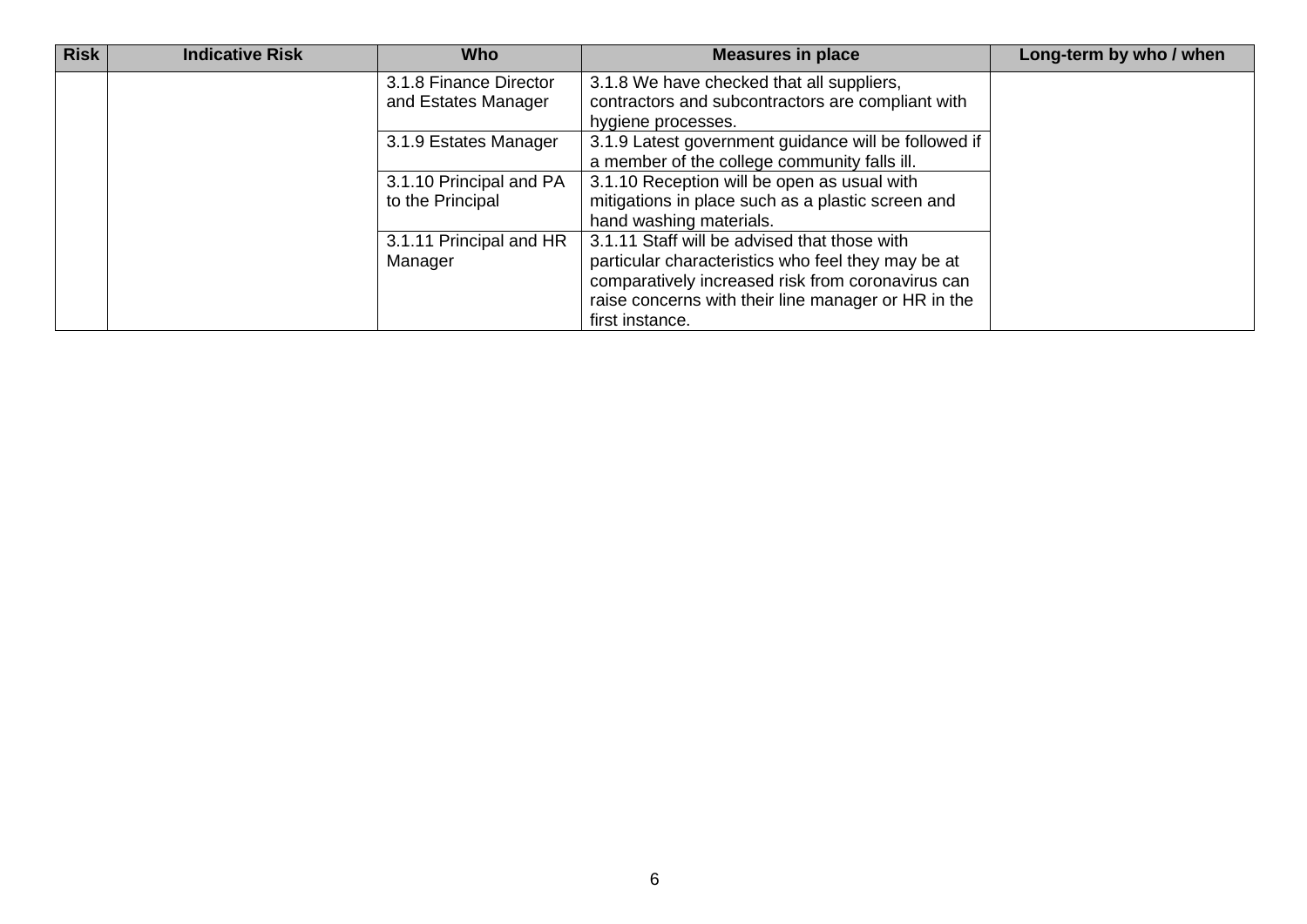| <b>Risk</b> | <b>Indicative Risk</b>                                                                                                                                      | <b>Who</b>                                                                                                                                                                                                                                                                           | <b>Measures in place</b>                                                                                      | Long-term by who / when                                                                                                                                                        |
|-------------|-------------------------------------------------------------------------------------------------------------------------------------------------------------|--------------------------------------------------------------------------------------------------------------------------------------------------------------------------------------------------------------------------------------------------------------------------------------|---------------------------------------------------------------------------------------------------------------|--------------------------------------------------------------------------------------------------------------------------------------------------------------------------------|
| 4.1         | Insufficient planning and monitoring<br>for the safe return of staff in their<br>various roles will lead to confusion,<br>poor performance, failure to meet | 4.1.1 Principal,<br>SMT and<br><b>Support Staff</b><br><b>Managers</b>                                                                                                                                                                                                               | 4.1.1 All staff are back at work.                                                                             | A further spike in instances of COVID-19 -<br>nationally or locally -could force a period<br>of college closure. Litigation relating to<br>employment law or health and safety |
|             | service levels and potential<br>4.1.2 Principal<br>litigation.<br>and HR                                                                                    | 4.1.2 Government guidance is that all staff can<br>work onsite (noting point 4.1.1 above),<br>although those in the most at risk categories<br>should take particular care. In some cases,<br>individual staff may like to raise specific<br>concerns with their line manager or HR. | legislation could be financially costly<br>and/or lead to reputational damage.<br><b>Principal</b><br>Ongoing |                                                                                                                                                                                |
|             |                                                                                                                                                             | 4.1.3 Chair of<br>Governors,<br>Principal and all<br>staff                                                                                                                                                                                                                           | 4.1.3 We will continue to monitor staff<br>wellbeing and offer support where needed.                          |                                                                                                                                                                                |
|             |                                                                                                                                                             | 4.1.4 Principal                                                                                                                                                                                                                                                                      | 4.1.4 Travel and transport arrangements<br>advice for staff was circulated.                                   |                                                                                                                                                                                |